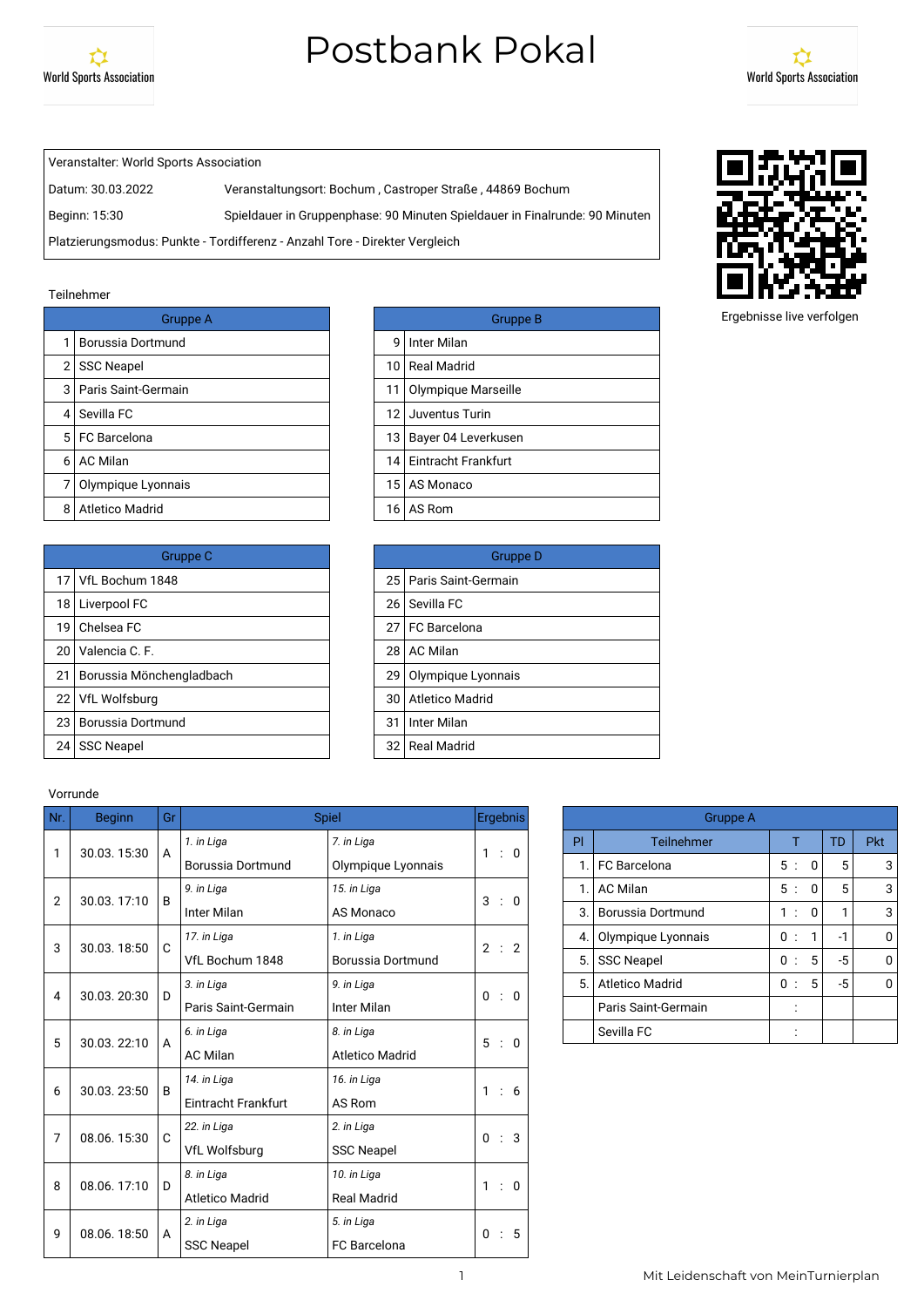

| 10 | 08.06.20:30 | В | 10. in Liga            | 13. in Liga           | $\overline{2}$<br>$\ddot{\phantom{a}}$<br>0 |
|----|-------------|---|------------------------|-----------------------|---------------------------------------------|
|    |             |   | <b>Real Madrid</b>     | Bayer 04 Leverkusen   |                                             |
| 11 | 08.06.22:10 | С | 18. in Liga            | 21. in Liga           | 3<br>$\ddot{\cdot}$<br>1                    |
|    |             |   | Liverpool FC           | Borussia Mönchengladb |                                             |
| 12 | 08.06.23:50 | D | 4. in Liga             | 7. in Liga            | 0<br>1                                      |
|    |             |   | Sevilla FC             | Olympique Lyonnais    |                                             |
| 13 | 07.07.15:30 | A | 4. in Liga             | 3. in Liga            |                                             |
|    |             |   | Sevilla FC             | Paris Saint-Germain   |                                             |
|    |             |   | 12. in Liga            | 11. in Liga           |                                             |
| 14 | 07.07.17:10 | В | Juventus Turin         | Olympique Marseille   |                                             |
|    |             |   | 20. in Liga            | 19. in Liga           |                                             |
| 15 | 07.07.18:50 | C | Valencia C. F.         | Chelsea FC            |                                             |
|    |             |   | 6. in Liga             | 5. in Liga            |                                             |
| 16 | 07.07.20:30 | D | <b>AC Milan</b>        | <b>FC</b> Barcelona   |                                             |
|    |             |   | 6. in Liga             | 1. in Liga            |                                             |
| 17 | 07.07.22:10 | А | <b>AC Milan</b>        | Borussia Dortmund     |                                             |
|    |             |   | 14. in Liga            | 9. in Liga            |                                             |
| 18 | 07.07.23:50 | B | Eintracht Frankfurt    | Inter Milan           |                                             |
|    |             |   | 22. in Liga            | 17. in Liga           |                                             |
| 19 | 05.10.13:30 | C | <b>VfL Wolfsburg</b>   | VfL Bochum 1848       |                                             |
|    |             |   | 8. in Liga             | 3. in Liga            |                                             |
| 20 | 05.10.15:10 | D | <b>Atletico Madrid</b> | Paris Saint-Germain   |                                             |
|    |             |   | 5. in Liga             | 7. in Liga            |                                             |
| 21 | 05.10.16:50 | A | FC Barcelona           | Olympique Lyonnais    |                                             |
|    |             |   | 13. in Liga            | 15. in Liga           |                                             |
| 22 | 05.10.18:30 | В | Bayer 04 Leverkusen    | AS Monaco             |                                             |
|    |             |   | 21. in Liga            | 1. in Liga            |                                             |
| 23 | 05.10.20:10 | C | Borussia Mönchengladb  | Borussia Dortmund     |                                             |
|    |             |   | 7. in Liga             | 9. in Liga            |                                             |
| 24 | 05.10.21:50 | D | Olympique Lyonnais     | Inter Milan           |                                             |
|    |             |   | 8. in Liga             | 4. in Liga            |                                             |
| 25 | 05.10.23:30 | A | <b>Atletico Madrid</b> | Sevilla FC            |                                             |
|    |             |   | 16. in Liga            | 12. in Liga           |                                             |
| 26 | 16.11.15:31 | В | AS Rom                 | Juventus Turin        |                                             |
|    |             |   | 2. in Liga             | 20. in Liga           |                                             |
| 27 | 16.11.17:11 | C | <b>SSC Neapel</b>      | Valencia C. F.        |                                             |
|    |             |   | 10. in Liga            | 6. in Liga            |                                             |
| 28 | 16.11.18:51 | D | Real Madrid            | <b>AC Milan</b>       | $\ddot{\cdot}$                              |
|    |             |   | 3. in Liga             | 2. in Liga            |                                             |
| 29 | 16.11.20:31 | А | Paris Saint-Germain    | <b>SSC Neapel</b>     |                                             |
|    |             |   | 11. in Liga            | 10. in Liga           |                                             |
| 30 | 16.11.22:11 | В | Olympique Marseille    | <b>Real Madrid</b>    |                                             |
|    |             |   | 19. in Liga            | 18. in Liga           |                                             |
| 31 | 16.11.23:51 | С | Chelsea FC             | Liverpool FC          |                                             |
|    |             |   |                        |                       |                                             |

|    | Gruppe B            |                |                |                |            |  |  |  |  |  |
|----|---------------------|----------------|----------------|----------------|------------|--|--|--|--|--|
| PI | Teilnehmer          | т              |                | TD             | <b>Pkt</b> |  |  |  |  |  |
| 1. | AS Rom              | 6:             | 1              | 5              | 3          |  |  |  |  |  |
| 2. | Inter Milan         | 3:             | 0              | 3              | 3          |  |  |  |  |  |
| 3. | <b>Real Madrid</b>  | 2:             | 0              | $\overline{2}$ | 3          |  |  |  |  |  |
| 4. | Bayer 04 Leverkusen | 0<br>$\cdot$ : | $\overline{2}$ | $-2$           | 0          |  |  |  |  |  |
| 5. | AS Monaco           | 0<br>$\cdot$ : | 3              | -3             | U          |  |  |  |  |  |
| 6. | Eintracht Frankfurt | 1:             | 6              | $-5$           | ŋ          |  |  |  |  |  |
|    | Olympique Marseille |                |                |                |            |  |  |  |  |  |
|    | Juventus Turin      |                |                |                |            |  |  |  |  |  |

|    | Gruppe C                 |                                |           |            |  |  |  |  |  |  |  |
|----|--------------------------|--------------------------------|-----------|------------|--|--|--|--|--|--|--|
| PI | Teilnehmer               |                                | <b>TD</b> | <b>Pkt</b> |  |  |  |  |  |  |  |
| 1. | <b>SSC Neapel</b>        | 3:<br>0                        | 3         | 3          |  |  |  |  |  |  |  |
| 2. | Liverpool FC             | 3:<br>$\mathbf{1}$             | 2         | 3          |  |  |  |  |  |  |  |
| 3. | VfL Bochum 1848          | $\overline{2}$<br>2:           | 0         |            |  |  |  |  |  |  |  |
| 3. | Borussia Dortmund        | $\overline{2}$<br>2:           | ŋ         |            |  |  |  |  |  |  |  |
| 5. | Borussia Mönchengladbach | 3<br>1<br>$\cdot$              | $-2$      |            |  |  |  |  |  |  |  |
| 6. | <b>VfL Wolfsburg</b>     | 3<br>0<br>$\ddot{\phantom{0}}$ | -3        |            |  |  |  |  |  |  |  |
|    | Chelsea FC               |                                |           |            |  |  |  |  |  |  |  |
|    | Valencia C. F.           |                                |           |            |  |  |  |  |  |  |  |

|    | Gruppe D            |                           |   |           |            |  |  |  |  |  |
|----|---------------------|---------------------------|---|-----------|------------|--|--|--|--|--|
| PI | Teilnehmer          | Т                         |   | <b>TD</b> | <b>Pkt</b> |  |  |  |  |  |
| 1. | Olympique Lyonnais  | 1:                        | 0 | 1         | 3          |  |  |  |  |  |
| 1. | Atletico Madrid     | 1:                        | 0 |           | 3          |  |  |  |  |  |
| 3. | Paris Saint-Germain | 0:                        | 0 | 0         |            |  |  |  |  |  |
| 3. | Inter Milan         | 0<br>$\ddot{\phantom{a}}$ | O | ŋ         |            |  |  |  |  |  |
| 5. | Sevilla FC          | 0<br>$\ddot{\phantom{a}}$ | 1 | -1        |            |  |  |  |  |  |
| 5. | <b>Real Madrid</b>  | 0:                        | 1 | -1        |            |  |  |  |  |  |
|    | FC Barcelona        |                           |   |           |            |  |  |  |  |  |
|    | <b>AC Milan</b>     |                           |   |           |            |  |  |  |  |  |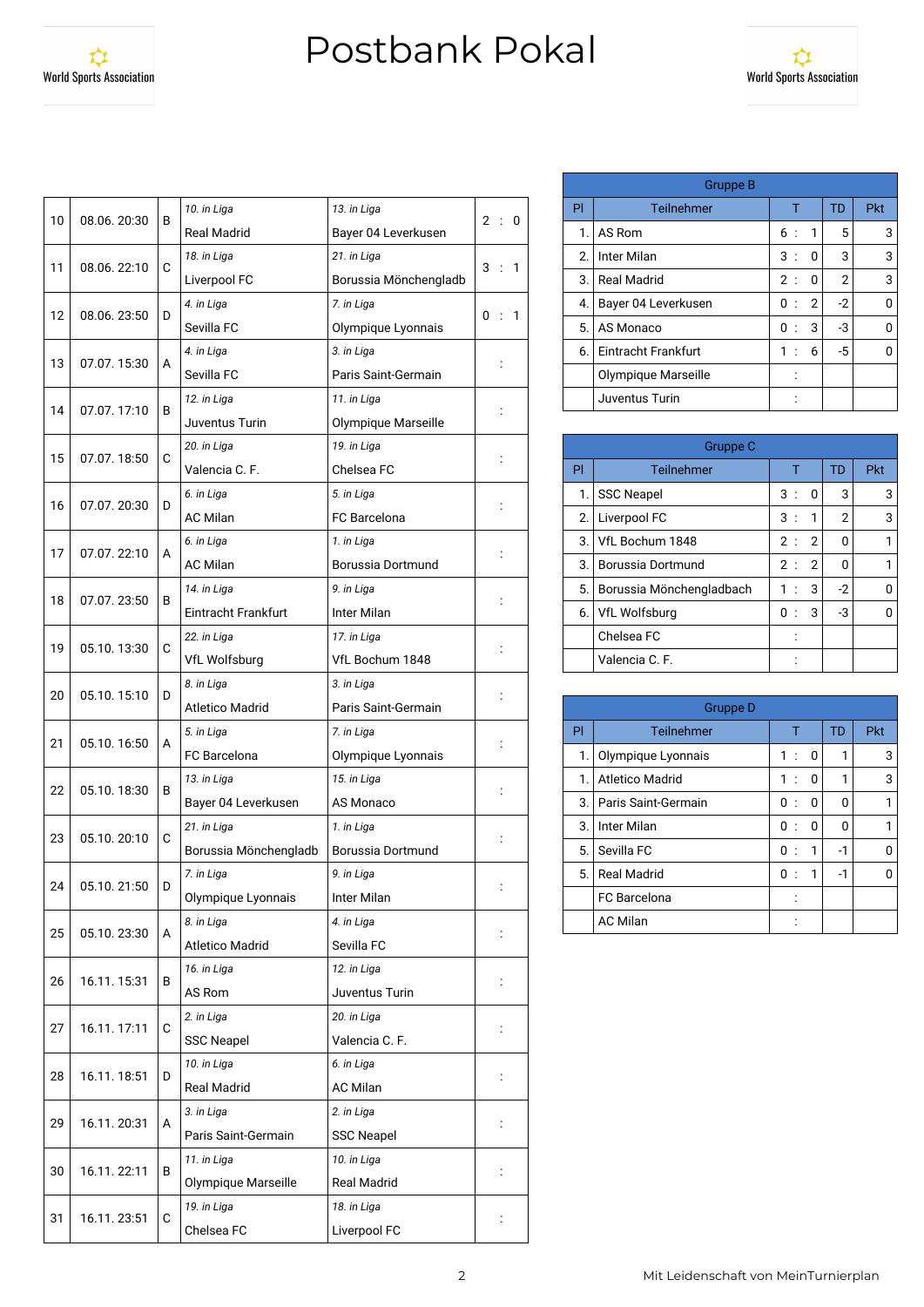☆ **World Sports Association** 



| <b>FC</b> Barcelona<br>Sevilla FC<br>5. in Liga<br>1. in Liga<br>33<br>18.11.17:03<br>A<br>FC Barcelona<br>Borussia Dortmund<br>9. in Liga<br>13. in Liga<br>34<br>18.11.18:43<br>В<br>Inter Milan<br>Bayer 04 Leverkusen<br>17. in Liga<br>21. in Liga<br>35<br>C<br>18.11. 20:23<br>VfL Bochum 1848<br>Borussia Mönchengladb<br>7. in Liga<br>3. in Liga<br>36<br>18.11.22:03<br>D<br>Paris Saint-Germain<br>Olympique Lyonnais<br>6. in Liga<br>4. in Liga<br>37<br>18.11.23:43<br>A<br>Sevilla FC<br>AC Milan<br>12. in Liga<br>14. in Liga<br>38<br>23.11.15:30<br>В<br><b>Eintracht Frankfurt</b><br>Juventus Turin<br>20. in Liga<br>22. in Liga<br>39<br>23.11.17:10<br>C<br>Valencia C. F.<br><b>VfL Wolfsburg</b><br>6. in Liga<br>8. in Liga<br>23.11.18:50<br>40<br>D<br><b>AC Milan</b><br><b>Atletico Madrid</b><br>7. in Liga<br>3. in Liga<br>23.11.20:30<br>41<br>A<br>Olympique Lyonnais<br>Paris Saint-Germain<br>15. in Liga<br>11. in Liga<br>42<br>23.11.22:10<br>В<br>AS Monaco<br>Olympique Marseille<br>19. in Liga<br>1. in Liga<br>23.11.23:50<br>43<br>С<br>Chelsea FC<br>Borussia Dortmund<br>9. in Liga<br>5. in Liga<br>44<br>07.12.15:30<br>D<br>Inter Milan<br>FC Barcelona<br>8. in Liga<br>2. in Liga<br>07.12.17:10<br>45<br>A<br><b>Atletico Madrid</b><br><b>SSC Neapel</b><br>10. in Liga<br>16. in Liga<br>46<br>07.12.18:50<br>В<br>Real Madrid<br>AS Rom<br>18. in Liga<br>2. in Liga<br>С<br>47<br>07.12.20:30<br>Liverpool FC<br>SSC Neapel<br>4. in Liga<br>10. in Liga<br>48<br>07.12.22:10<br>D<br>Sevilla FC<br><b>Real Madrid</b><br>4. in Liga<br>1. in Liga<br>49<br>07.12.23:50<br>A<br>Sevilla FC<br>Borussia Dortmund<br>12. in Liga<br>9. in Liga<br>50<br>08.12.15:30<br>В<br>Juventus Turin<br>Inter Milan<br>17. in Liga<br>20. in Liga<br>51<br>08.12.17:10<br>С<br>Valencia C. F.<br>VfL Bochum 1848<br>6. in Liga<br>3. in Liga<br>52<br>08.12.18:50<br>D<br>$\ddot{\cdot}$<br><b>AC Milan</b><br>Paris Saint-Germain<br>3. in Liga<br>5. in Liga<br>53<br>08.12.20:30<br>A<br>FC Barcelona<br>Paris Saint-Germain | 32 | 18.11.15:23 | D | 5. in Liga | 4. in Liga |  |
|---------------------------------------------------------------------------------------------------------------------------------------------------------------------------------------------------------------------------------------------------------------------------------------------------------------------------------------------------------------------------------------------------------------------------------------------------------------------------------------------------------------------------------------------------------------------------------------------------------------------------------------------------------------------------------------------------------------------------------------------------------------------------------------------------------------------------------------------------------------------------------------------------------------------------------------------------------------------------------------------------------------------------------------------------------------------------------------------------------------------------------------------------------------------------------------------------------------------------------------------------------------------------------------------------------------------------------------------------------------------------------------------------------------------------------------------------------------------------------------------------------------------------------------------------------------------------------------------------------------------------------------------------------------------------------------------------------------------------------------------------------------------------------------------------------------------------------------------------------------------------------------------------------------------------------------------------------------------------------------------------------------------------------------------------------------------------------|----|-------------|---|------------|------------|--|
|                                                                                                                                                                                                                                                                                                                                                                                                                                                                                                                                                                                                                                                                                                                                                                                                                                                                                                                                                                                                                                                                                                                                                                                                                                                                                                                                                                                                                                                                                                                                                                                                                                                                                                                                                                                                                                                                                                                                                                                                                                                                                 |    |             |   |            |            |  |
|                                                                                                                                                                                                                                                                                                                                                                                                                                                                                                                                                                                                                                                                                                                                                                                                                                                                                                                                                                                                                                                                                                                                                                                                                                                                                                                                                                                                                                                                                                                                                                                                                                                                                                                                                                                                                                                                                                                                                                                                                                                                                 |    |             |   |            |            |  |
|                                                                                                                                                                                                                                                                                                                                                                                                                                                                                                                                                                                                                                                                                                                                                                                                                                                                                                                                                                                                                                                                                                                                                                                                                                                                                                                                                                                                                                                                                                                                                                                                                                                                                                                                                                                                                                                                                                                                                                                                                                                                                 |    |             |   |            |            |  |
|                                                                                                                                                                                                                                                                                                                                                                                                                                                                                                                                                                                                                                                                                                                                                                                                                                                                                                                                                                                                                                                                                                                                                                                                                                                                                                                                                                                                                                                                                                                                                                                                                                                                                                                                                                                                                                                                                                                                                                                                                                                                                 |    |             |   |            |            |  |
|                                                                                                                                                                                                                                                                                                                                                                                                                                                                                                                                                                                                                                                                                                                                                                                                                                                                                                                                                                                                                                                                                                                                                                                                                                                                                                                                                                                                                                                                                                                                                                                                                                                                                                                                                                                                                                                                                                                                                                                                                                                                                 |    |             |   |            |            |  |
|                                                                                                                                                                                                                                                                                                                                                                                                                                                                                                                                                                                                                                                                                                                                                                                                                                                                                                                                                                                                                                                                                                                                                                                                                                                                                                                                                                                                                                                                                                                                                                                                                                                                                                                                                                                                                                                                                                                                                                                                                                                                                 |    |             |   |            |            |  |
|                                                                                                                                                                                                                                                                                                                                                                                                                                                                                                                                                                                                                                                                                                                                                                                                                                                                                                                                                                                                                                                                                                                                                                                                                                                                                                                                                                                                                                                                                                                                                                                                                                                                                                                                                                                                                                                                                                                                                                                                                                                                                 |    |             |   |            |            |  |
|                                                                                                                                                                                                                                                                                                                                                                                                                                                                                                                                                                                                                                                                                                                                                                                                                                                                                                                                                                                                                                                                                                                                                                                                                                                                                                                                                                                                                                                                                                                                                                                                                                                                                                                                                                                                                                                                                                                                                                                                                                                                                 |    |             |   |            |            |  |
|                                                                                                                                                                                                                                                                                                                                                                                                                                                                                                                                                                                                                                                                                                                                                                                                                                                                                                                                                                                                                                                                                                                                                                                                                                                                                                                                                                                                                                                                                                                                                                                                                                                                                                                                                                                                                                                                                                                                                                                                                                                                                 |    |             |   |            |            |  |
|                                                                                                                                                                                                                                                                                                                                                                                                                                                                                                                                                                                                                                                                                                                                                                                                                                                                                                                                                                                                                                                                                                                                                                                                                                                                                                                                                                                                                                                                                                                                                                                                                                                                                                                                                                                                                                                                                                                                                                                                                                                                                 |    |             |   |            |            |  |
|                                                                                                                                                                                                                                                                                                                                                                                                                                                                                                                                                                                                                                                                                                                                                                                                                                                                                                                                                                                                                                                                                                                                                                                                                                                                                                                                                                                                                                                                                                                                                                                                                                                                                                                                                                                                                                                                                                                                                                                                                                                                                 |    |             |   |            |            |  |
|                                                                                                                                                                                                                                                                                                                                                                                                                                                                                                                                                                                                                                                                                                                                                                                                                                                                                                                                                                                                                                                                                                                                                                                                                                                                                                                                                                                                                                                                                                                                                                                                                                                                                                                                                                                                                                                                                                                                                                                                                                                                                 |    |             |   |            |            |  |
|                                                                                                                                                                                                                                                                                                                                                                                                                                                                                                                                                                                                                                                                                                                                                                                                                                                                                                                                                                                                                                                                                                                                                                                                                                                                                                                                                                                                                                                                                                                                                                                                                                                                                                                                                                                                                                                                                                                                                                                                                                                                                 |    |             |   |            |            |  |
|                                                                                                                                                                                                                                                                                                                                                                                                                                                                                                                                                                                                                                                                                                                                                                                                                                                                                                                                                                                                                                                                                                                                                                                                                                                                                                                                                                                                                                                                                                                                                                                                                                                                                                                                                                                                                                                                                                                                                                                                                                                                                 |    |             |   |            |            |  |
|                                                                                                                                                                                                                                                                                                                                                                                                                                                                                                                                                                                                                                                                                                                                                                                                                                                                                                                                                                                                                                                                                                                                                                                                                                                                                                                                                                                                                                                                                                                                                                                                                                                                                                                                                                                                                                                                                                                                                                                                                                                                                 |    |             |   |            |            |  |
|                                                                                                                                                                                                                                                                                                                                                                                                                                                                                                                                                                                                                                                                                                                                                                                                                                                                                                                                                                                                                                                                                                                                                                                                                                                                                                                                                                                                                                                                                                                                                                                                                                                                                                                                                                                                                                                                                                                                                                                                                                                                                 |    |             |   |            |            |  |
|                                                                                                                                                                                                                                                                                                                                                                                                                                                                                                                                                                                                                                                                                                                                                                                                                                                                                                                                                                                                                                                                                                                                                                                                                                                                                                                                                                                                                                                                                                                                                                                                                                                                                                                                                                                                                                                                                                                                                                                                                                                                                 |    |             |   |            |            |  |
|                                                                                                                                                                                                                                                                                                                                                                                                                                                                                                                                                                                                                                                                                                                                                                                                                                                                                                                                                                                                                                                                                                                                                                                                                                                                                                                                                                                                                                                                                                                                                                                                                                                                                                                                                                                                                                                                                                                                                                                                                                                                                 |    |             |   |            |            |  |
|                                                                                                                                                                                                                                                                                                                                                                                                                                                                                                                                                                                                                                                                                                                                                                                                                                                                                                                                                                                                                                                                                                                                                                                                                                                                                                                                                                                                                                                                                                                                                                                                                                                                                                                                                                                                                                                                                                                                                                                                                                                                                 |    |             |   |            |            |  |
|                                                                                                                                                                                                                                                                                                                                                                                                                                                                                                                                                                                                                                                                                                                                                                                                                                                                                                                                                                                                                                                                                                                                                                                                                                                                                                                                                                                                                                                                                                                                                                                                                                                                                                                                                                                                                                                                                                                                                                                                                                                                                 |    |             |   |            |            |  |
|                                                                                                                                                                                                                                                                                                                                                                                                                                                                                                                                                                                                                                                                                                                                                                                                                                                                                                                                                                                                                                                                                                                                                                                                                                                                                                                                                                                                                                                                                                                                                                                                                                                                                                                                                                                                                                                                                                                                                                                                                                                                                 |    |             |   |            |            |  |
|                                                                                                                                                                                                                                                                                                                                                                                                                                                                                                                                                                                                                                                                                                                                                                                                                                                                                                                                                                                                                                                                                                                                                                                                                                                                                                                                                                                                                                                                                                                                                                                                                                                                                                                                                                                                                                                                                                                                                                                                                                                                                 |    |             |   |            |            |  |
|                                                                                                                                                                                                                                                                                                                                                                                                                                                                                                                                                                                                                                                                                                                                                                                                                                                                                                                                                                                                                                                                                                                                                                                                                                                                                                                                                                                                                                                                                                                                                                                                                                                                                                                                                                                                                                                                                                                                                                                                                                                                                 |    |             |   |            |            |  |
|                                                                                                                                                                                                                                                                                                                                                                                                                                                                                                                                                                                                                                                                                                                                                                                                                                                                                                                                                                                                                                                                                                                                                                                                                                                                                                                                                                                                                                                                                                                                                                                                                                                                                                                                                                                                                                                                                                                                                                                                                                                                                 |    |             |   |            |            |  |
|                                                                                                                                                                                                                                                                                                                                                                                                                                                                                                                                                                                                                                                                                                                                                                                                                                                                                                                                                                                                                                                                                                                                                                                                                                                                                                                                                                                                                                                                                                                                                                                                                                                                                                                                                                                                                                                                                                                                                                                                                                                                                 |    |             |   |            |            |  |
|                                                                                                                                                                                                                                                                                                                                                                                                                                                                                                                                                                                                                                                                                                                                                                                                                                                                                                                                                                                                                                                                                                                                                                                                                                                                                                                                                                                                                                                                                                                                                                                                                                                                                                                                                                                                                                                                                                                                                                                                                                                                                 |    |             |   |            |            |  |
|                                                                                                                                                                                                                                                                                                                                                                                                                                                                                                                                                                                                                                                                                                                                                                                                                                                                                                                                                                                                                                                                                                                                                                                                                                                                                                                                                                                                                                                                                                                                                                                                                                                                                                                                                                                                                                                                                                                                                                                                                                                                                 |    |             |   |            |            |  |
|                                                                                                                                                                                                                                                                                                                                                                                                                                                                                                                                                                                                                                                                                                                                                                                                                                                                                                                                                                                                                                                                                                                                                                                                                                                                                                                                                                                                                                                                                                                                                                                                                                                                                                                                                                                                                                                                                                                                                                                                                                                                                 |    |             |   |            |            |  |
|                                                                                                                                                                                                                                                                                                                                                                                                                                                                                                                                                                                                                                                                                                                                                                                                                                                                                                                                                                                                                                                                                                                                                                                                                                                                                                                                                                                                                                                                                                                                                                                                                                                                                                                                                                                                                                                                                                                                                                                                                                                                                 |    |             |   |            |            |  |
|                                                                                                                                                                                                                                                                                                                                                                                                                                                                                                                                                                                                                                                                                                                                                                                                                                                                                                                                                                                                                                                                                                                                                                                                                                                                                                                                                                                                                                                                                                                                                                                                                                                                                                                                                                                                                                                                                                                                                                                                                                                                                 |    |             |   |            |            |  |
|                                                                                                                                                                                                                                                                                                                                                                                                                                                                                                                                                                                                                                                                                                                                                                                                                                                                                                                                                                                                                                                                                                                                                                                                                                                                                                                                                                                                                                                                                                                                                                                                                                                                                                                                                                                                                                                                                                                                                                                                                                                                                 |    |             |   |            |            |  |
|                                                                                                                                                                                                                                                                                                                                                                                                                                                                                                                                                                                                                                                                                                                                                                                                                                                                                                                                                                                                                                                                                                                                                                                                                                                                                                                                                                                                                                                                                                                                                                                                                                                                                                                                                                                                                                                                                                                                                                                                                                                                                 |    |             |   |            |            |  |
|                                                                                                                                                                                                                                                                                                                                                                                                                                                                                                                                                                                                                                                                                                                                                                                                                                                                                                                                                                                                                                                                                                                                                                                                                                                                                                                                                                                                                                                                                                                                                                                                                                                                                                                                                                                                                                                                                                                                                                                                                                                                                 |    |             |   |            |            |  |
|                                                                                                                                                                                                                                                                                                                                                                                                                                                                                                                                                                                                                                                                                                                                                                                                                                                                                                                                                                                                                                                                                                                                                                                                                                                                                                                                                                                                                                                                                                                                                                                                                                                                                                                                                                                                                                                                                                                                                                                                                                                                                 |    |             |   |            |            |  |
|                                                                                                                                                                                                                                                                                                                                                                                                                                                                                                                                                                                                                                                                                                                                                                                                                                                                                                                                                                                                                                                                                                                                                                                                                                                                                                                                                                                                                                                                                                                                                                                                                                                                                                                                                                                                                                                                                                                                                                                                                                                                                 |    |             |   |            |            |  |
|                                                                                                                                                                                                                                                                                                                                                                                                                                                                                                                                                                                                                                                                                                                                                                                                                                                                                                                                                                                                                                                                                                                                                                                                                                                                                                                                                                                                                                                                                                                                                                                                                                                                                                                                                                                                                                                                                                                                                                                                                                                                                 |    |             |   |            |            |  |
|                                                                                                                                                                                                                                                                                                                                                                                                                                                                                                                                                                                                                                                                                                                                                                                                                                                                                                                                                                                                                                                                                                                                                                                                                                                                                                                                                                                                                                                                                                                                                                                                                                                                                                                                                                                                                                                                                                                                                                                                                                                                                 |    |             |   |            |            |  |
|                                                                                                                                                                                                                                                                                                                                                                                                                                                                                                                                                                                                                                                                                                                                                                                                                                                                                                                                                                                                                                                                                                                                                                                                                                                                                                                                                                                                                                                                                                                                                                                                                                                                                                                                                                                                                                                                                                                                                                                                                                                                                 |    |             |   |            |            |  |
|                                                                                                                                                                                                                                                                                                                                                                                                                                                                                                                                                                                                                                                                                                                                                                                                                                                                                                                                                                                                                                                                                                                                                                                                                                                                                                                                                                                                                                                                                                                                                                                                                                                                                                                                                                                                                                                                                                                                                                                                                                                                                 |    |             |   |            |            |  |
|                                                                                                                                                                                                                                                                                                                                                                                                                                                                                                                                                                                                                                                                                                                                                                                                                                                                                                                                                                                                                                                                                                                                                                                                                                                                                                                                                                                                                                                                                                                                                                                                                                                                                                                                                                                                                                                                                                                                                                                                                                                                                 |    |             |   |            |            |  |
|                                                                                                                                                                                                                                                                                                                                                                                                                                                                                                                                                                                                                                                                                                                                                                                                                                                                                                                                                                                                                                                                                                                                                                                                                                                                                                                                                                                                                                                                                                                                                                                                                                                                                                                                                                                                                                                                                                                                                                                                                                                                                 |    |             |   |            |            |  |
|                                                                                                                                                                                                                                                                                                                                                                                                                                                                                                                                                                                                                                                                                                                                                                                                                                                                                                                                                                                                                                                                                                                                                                                                                                                                                                                                                                                                                                                                                                                                                                                                                                                                                                                                                                                                                                                                                                                                                                                                                                                                                 |    |             |   |            |            |  |
|                                                                                                                                                                                                                                                                                                                                                                                                                                                                                                                                                                                                                                                                                                                                                                                                                                                                                                                                                                                                                                                                                                                                                                                                                                                                                                                                                                                                                                                                                                                                                                                                                                                                                                                                                                                                                                                                                                                                                                                                                                                                                 |    |             |   |            |            |  |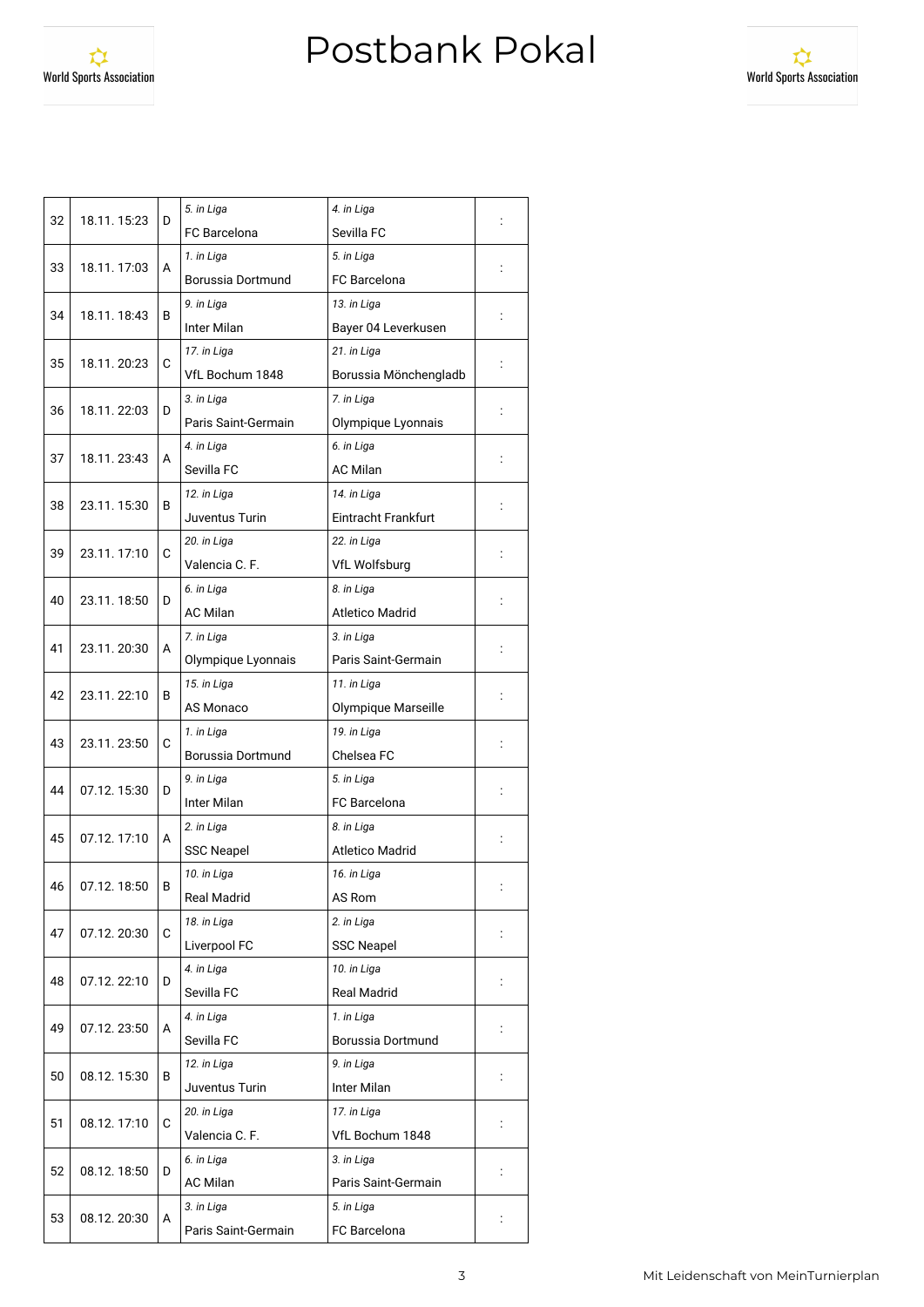World Sports Association



| 54 | 08.12.22:10 | В | 11. in Liga            | 13. in Liga            |                |
|----|-------------|---|------------------------|------------------------|----------------|
|    |             |   | Olympique Marseille    | Bayer 04 Leverkusen    |                |
| 55 | 08.12.23:50 | C | 19. in Liga            | 21. in Liga            |                |
|    |             |   | Chelsea FC             | Borussia Mönchengladb  |                |
| 56 | 21.12.15:30 | D | 5. in Liga             | 7. in Liga             |                |
|    |             |   | <b>FC</b> Barcelona    | Olympique Lyonnais     |                |
|    |             | А | 6. in Liga             | 2. in Liga             |                |
| 57 | 21.12.17:10 |   | <b>AC Milan</b>        | <b>SSC Neapel</b>      |                |
| 58 | 21.12.18:50 | В | 14. in Liga            | 10. in Liga            |                |
|    |             |   | Eintracht Frankfurt    | <b>Real Madrid</b>     |                |
| 59 | 21.12.20:30 | C | 22. in Liga            | 18. in Liga            |                |
|    |             |   | <b>VfL Wolfsburg</b>   | Liverpool FC           |                |
| 60 | 21.12.22:10 | D | 8. in Liga             | 4. in Liga             |                |
|    |             |   | <b>Atletico Madrid</b> | Sevilla FC             |                |
| 61 | 21.12.23:50 |   | 8. in Liga             | 7. in Liga             |                |
|    |             | A | <b>Atletico Madrid</b> | Olympique Lyonnais     |                |
| 62 | 28.12.12:30 | В | 16. in Liga            | 15. in Liga            |                |
|    |             |   | AS Rom                 | AS Monaco              |                |
| 63 | 28.12.14:10 | C | 2. in Liga             | 1. in Liga             |                |
|    |             |   | <b>SSC Neapel</b>      | Borussia Dortmund      |                |
| 64 |             |   | 10. in Liga            | 9. in Liga             |                |
|    | 28.12.15:50 | D | <b>Real Madrid</b>     | Inter Milan            |                |
| 65 | 28.12.17:30 | A | 1. in Liga             | 3. in Liga             |                |
|    |             |   | Borussia Dortmund      | Paris Saint-Germain    |                |
| 66 | 28.12.19:10 | В | 9. in Liga             | 11. in Liga            |                |
|    |             |   | Inter Milan            | Olympique Marseille    |                |
| 67 | 28.12.20:50 | С | 17. in Liga            | 19. in Liga            |                |
|    |             |   | VfL Bochum 1848        | Chelsea FC             |                |
| 68 | 28.12.22:30 | D | 3. in Liga             | 5. in Liga             |                |
|    |             |   | Paris Saint-Germain    | FC Barcelona           |                |
| 69 | 03.01.13:00 | A | 2. in Liga             | 4. in Liga             |                |
|    |             |   | <b>SSC Neapel</b>      | Sevilla FC             |                |
|    |             |   | 10. in Liga            | 12. in Liga            |                |
| 70 | 03.01.14:40 | В | <b>Real Madrid</b>     | Juventus Turin         |                |
|    | 03.01.16:20 | С | 18. in Liga            | 20. in Liga            |                |
| 71 |             |   | Liverpool FC           | Valencia C. F.         |                |
| 72 |             |   | 4. in Liga             | 6. in Liga             |                |
|    | 03.01.18:00 | D | Sevilla FC             | <b>AC Milan</b>        | $\ddot{\cdot}$ |
|    |             |   | 5. in Liga             | 8. in Liga             |                |
| 73 | 03.01.19:40 | A | FC Barcelona           | <b>Atletico Madrid</b> |                |
|    |             |   | 13. in Liga            | 16. in Liga            |                |
| 74 | 03.01.21:20 | В | Bayer 04 Leverkusen    | AS Rom                 |                |
|    |             |   | 21. in Liga            | 2. in Liga             |                |
| 75 | 03.01.23:00 | C | Borussia Mönchengladb  | <b>SSC Neapel</b>      | $\ddot{\cdot}$ |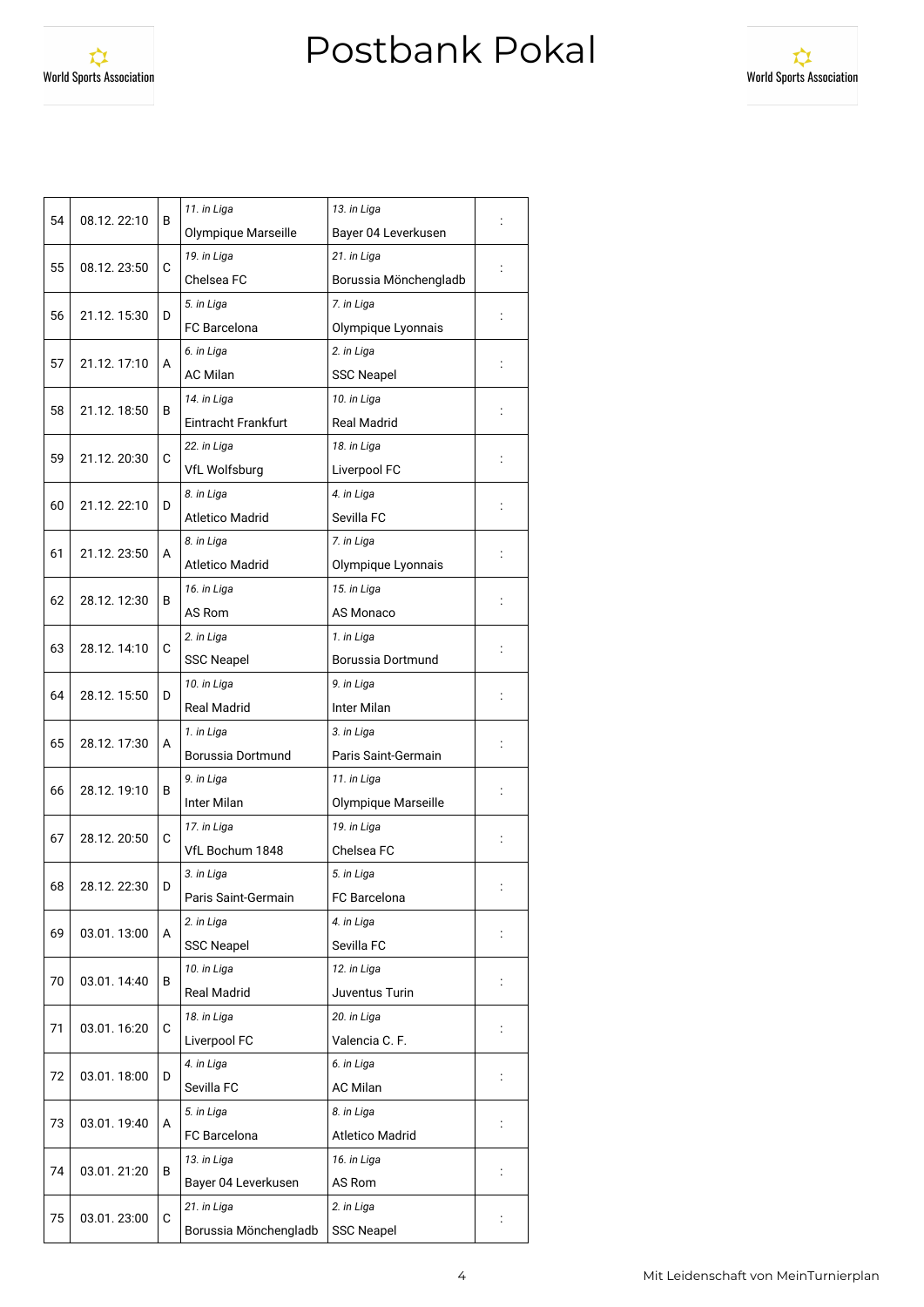World Sports Association



|                   | 11.01.12:00       | D | 7. in Liga<br>10. in Liga                                         |                          |                |  |
|-------------------|-------------------|---|-------------------------------------------------------------------|--------------------------|----------------|--|
| 76                |                   |   | <b>Real Madrid</b><br>Olympique Lyonnais                          |                          |                |  |
|                   |                   | A | 7. in Liga                                                        |                          |                |  |
| 77                | 11.01.13:40       |   | Olympique Lyonnais                                                |                          |                |  |
| 78                | 11.01.15:20       | В | 15. in Liga<br>14. in Liga<br>AS Monaco<br>Eintracht Frankfurt    |                          |                |  |
|                   |                   |   |                                                                   |                          |                |  |
|                   |                   |   | 1. in Liga<br>22. in Liga                                         |                          |                |  |
| 79<br>11.01.17:00 |                   | C | Borussia Dortmund<br><b>VfL Wolfsburg</b>                         |                          |                |  |
|                   | 80<br>11.01.18:40 |   | 9. in Liga<br>8. in Liga<br>Inter Milan<br><b>Atletico Madrid</b> |                          |                |  |
|                   |                   |   |                                                                   |                          |                |  |
|                   | 11.01.20:20       | A | 2. in Liga                                                        | 1. in Liga               |                |  |
| 81                |                   |   | <b>SSC Neapel</b>                                                 | Borussia Dortmund        |                |  |
|                   | 11.01.22:00       | в | 10. in Liga                                                       | 9. in Liga               |                |  |
| 82                |                   |   | <b>Real Madrid</b>                                                | Inter Milan              |                |  |
|                   |                   |   | 18. in Liga                                                       | 17. in Liga              |                |  |
| 83                | 11.01.23:40       | C | Liverpool FC                                                      | VfL Bochum 1848          |                |  |
|                   |                   |   | 4. in Liga                                                        | 3. in Liga               |                |  |
| 84                | 18.01.12:00       | D | Sevilla FC                                                        | Paris Saint-Germain      |                |  |
|                   |                   |   | 8. in Liga                                                        | 3. in Liga               |                |  |
| 85                | 18.01.13:40       | A | <b>Atletico Madrid</b>                                            | Paris Saint-Germain      |                |  |
|                   | 18.01.15:20       | В | 16. in Liga                                                       | 11. in Liga              |                |  |
| 86                |                   |   | AS Rom                                                            |                          |                |  |
|                   | 18.01.17:00       | C | 19. in Liga<br>2. in Liga<br>Chelsea FC<br><b>SSC Neapel</b>      |                          |                |  |
| 87                |                   |   |                                                                   |                          |                |  |
|                   | 18.01.18:40       | D | 10. in Liga<br>5. in Liga                                         |                          |                |  |
| 88                |                   |   | <b>Real Madrid</b>                                                | <b>FC</b> Barcelona      |                |  |
|                   | 18.01.20:20       | A | 4. in Liga<br>7. in Liga                                          |                          |                |  |
| 89                |                   |   | Sevilla FC                                                        | Olympique Lyonnais       |                |  |
|                   | 18.01.22:00       | B | 12. in Liga                                                       | 15. in Liga<br>AS Monaco |                |  |
| 90                |                   |   | Juventus Turin                                                    |                          |                |  |
|                   | 18.01.23:40       |   | 20. in Liga                                                       | 1. in Liga               |                |  |
| 91                |                   | C | Valencia C. F.<br>Borussia Dortmund                               |                          |                |  |
|                   | 20.01.12:30       | D | 6. in Liga                                                        | 9. in Liga               |                |  |
| 92                |                   |   | <b>AC Milan</b><br>Inter Milan                                    |                          |                |  |
|                   | 20.01.14:10       |   | 6. in Liga                                                        | 5. in Liga               | $\ddot{\cdot}$ |  |
| 93                |                   | A | <b>AC Milan</b>                                                   | FC Barcelona             |                |  |
|                   | 20.01.15:50       | В | 14. in Liga                                                       | 13. in Liga              |                |  |
| 94                |                   |   | Eintracht Frankfurt                                               | Bayer 04 Leverkusen      | $\ddot{\cdot}$ |  |
| 95                | 20.01.17:30       | C | 21. in Liga<br>22. in Liga                                        |                          |                |  |
|                   |                   |   | VfL Wolfsburg                                                     | Borussia Mönchengladb    |                |  |
|                   | 20.01.19:10       | D | 8. in Liga                                                        | 7. in Liga               |                |  |
| 96                |                   |   | <b>Atletico Madrid</b>                                            | Olympique Lyonnais       |                |  |
|                   | 20.01.20:50       |   | 8. in Liga                                                        | 1. in Liga               |                |  |
| 97                |                   | A | <b>Atletico Madrid</b>                                            | Borussia Dortmund        |                |  |
|                   |                   |   |                                                                   |                          |                |  |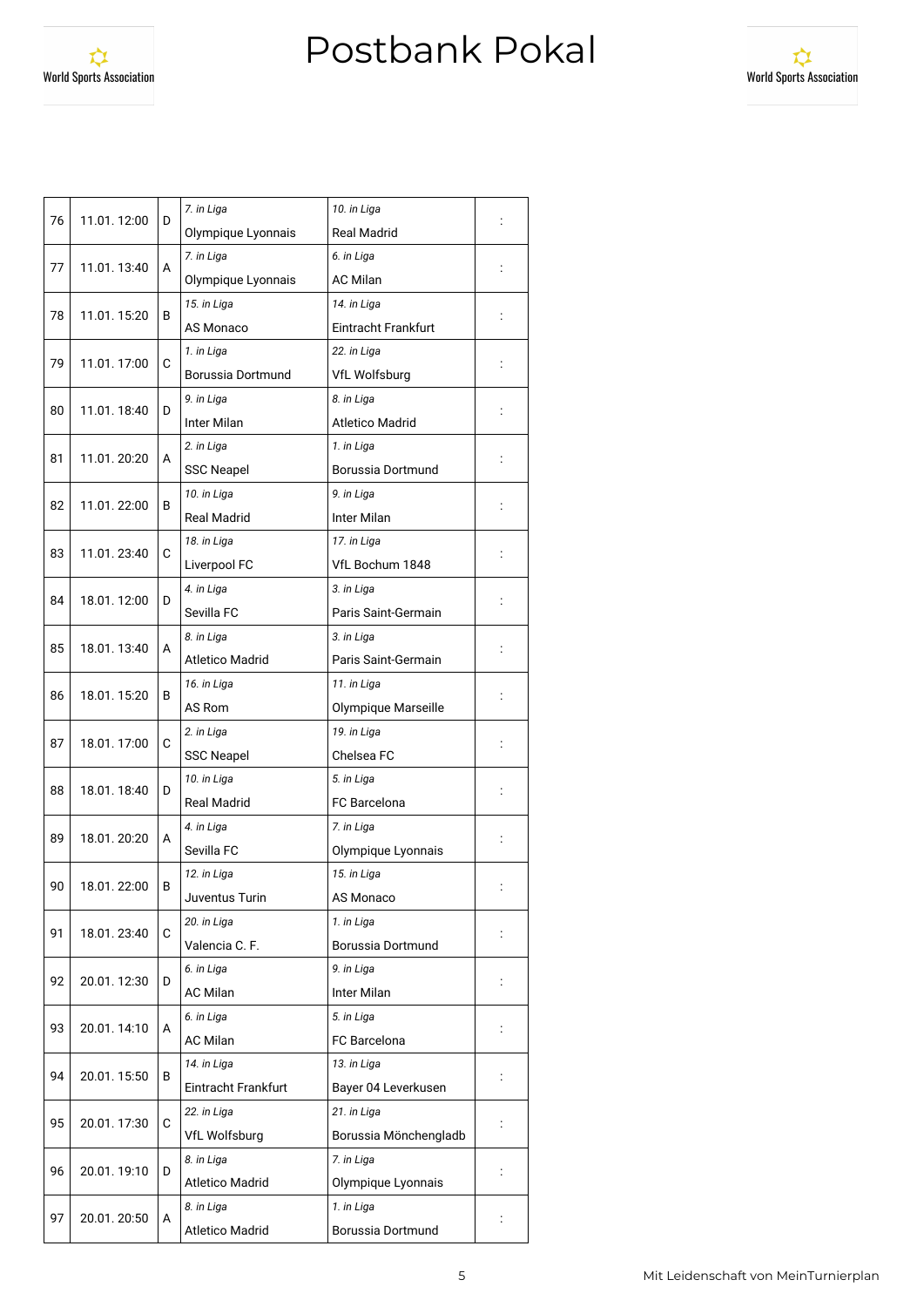

| 98  | 20.01.22:30 | B | 16. in Liga                | 9. in Liga             |  |  |  |
|-----|-------------|---|----------------------------|------------------------|--|--|--|
|     |             |   | AS Rom<br>Inter Milan      |                        |  |  |  |
| 99  | 25.01.15:30 | C | 2. in Liga                 | 17. in Liga            |  |  |  |
|     |             |   | <b>SSC Neapel</b>          | VfL Bochum 1848        |  |  |  |
| 100 | 25.01.17:10 | D | 10. in Liga                | 3. in Liga             |  |  |  |
|     |             |   | <b>Real Madrid</b>         |                        |  |  |  |
| 101 | 25.01.18:50 | A | 7. in Liga                 | 2. in Liga             |  |  |  |
|     |             |   | Olympique Lyonnais         | <b>SSC Neapel</b>      |  |  |  |
| 102 | 25.01.20:30 | В | 15. in Liga                | 10. in Liga            |  |  |  |
|     |             |   | AS Monaco                  | <b>Real Madrid</b>     |  |  |  |
| 103 | 25.01.22:10 | C | 1. in Liga                 | 18. in Liga            |  |  |  |
|     |             |   | Borussia Dortmund          | Liverpool FC           |  |  |  |
|     | 25.01.23:50 | D | 9. in Liga                 | 4. in Liga             |  |  |  |
| 104 |             |   | Inter Milan                | Sevilla FC             |  |  |  |
| 105 | 05.02.12:30 | A | 3. in Liga                 | 6. in Liga             |  |  |  |
|     |             |   | Paris Saint-Germain        | <b>AC Milan</b>        |  |  |  |
| 106 | 05.02.14:10 | В | 11. in Liga                | 14. in Liga            |  |  |  |
|     |             |   | Olympique Marseille        | Eintracht Frankfurt    |  |  |  |
|     | 05.02.15:50 | C | 19. in Liga                | 22. in Liga            |  |  |  |
| 107 |             |   | Chelsea FC                 | <b>VfL Wolfsburg</b>   |  |  |  |
|     | 05.02.17:30 |   | 5. in Liga                 | 8. in Liga             |  |  |  |
| 108 |             | D | <b>FC</b> Barcelona        | <b>Atletico Madrid</b> |  |  |  |
| 109 | 05.02.19:10 | А | 5. in Liga                 | 4. in Liga             |  |  |  |
|     |             |   | <b>FC</b> Barcelona        | Sevilla FC             |  |  |  |
|     | 05.02.20:50 | В | 13. in Liga                | 12. in Liga            |  |  |  |
| 110 |             |   | Bayer 04 Leverkusen        | Juventus Turin         |  |  |  |
| 111 | 05.02.22:30 | C | 21. in Liga<br>20. in Liga |                        |  |  |  |
|     |             |   | Borussia Mönchengladb      | Valencia C. F.         |  |  |  |
|     | 06.02.18:30 | D | 7. in Liga                 | 6. in Liga             |  |  |  |
| 112 |             |   | Olympique Lyonnais         | AC Milan               |  |  |  |